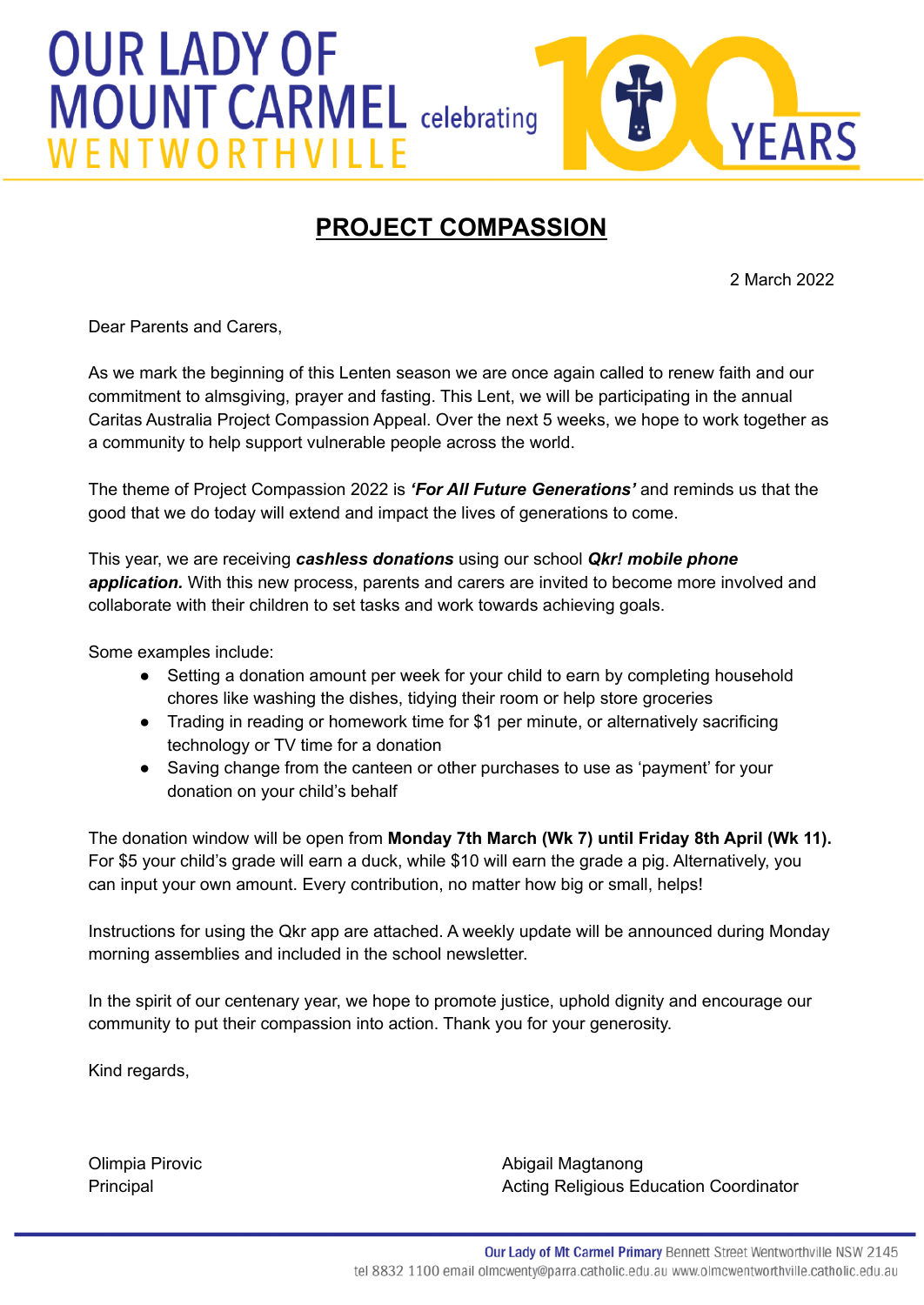## **OUR LADY OF MOUNT CARMEL celebrating** ENTW



## **How to get started with Qkr!**

**1.** Install the *Qkr!* app on your smartphone.



**2**. Use the magnifying glass to search for Our Lady of Mt Carmel Primary School Wentworthville Touch the school name to select.



**3.** Select *Add Profile* and create a profile for each student at the school.

| 9:307<br>Ø<br>пШ                                                               | 9:307                                                                                                                                                                                                                                                             |             |
|--------------------------------------------------------------------------------|-------------------------------------------------------------------------------------------------------------------------------------------------------------------------------------------------------------------------------------------------------------------|-------------|
| Π<br>Our Lady of the Rosary-St Mar<br>32B Saddington Street St Marys<br>School | <b>Add Profile</b>                                                                                                                                                                                                                                                |             |
| Welcome                                                                        | First Name                                                                                                                                                                                                                                                        | Middle Name |
| Welcome!<br>Qkr makes it easy for you to order and pay.                        | Family Name                                                                                                                                                                                                                                                       |             |
| Let's get started by creating a profile                                        | Gender                                                                                                                                                                                                                                                            |             |
| <b>Add Profile</b>                                                             | Year                                                                                                                                                                                                                                                              |             |
|                                                                                | Class                                                                                                                                                                                                                                                             |             |
|                                                                                | By adding profile information above you consent to the<br>collection and processing of this data by this merchant and<br>you confirm you have authorization to disclose the<br>information within this profile to any third party authorized<br>by this merchant. |             |
|                                                                                | <b>Add Profile</b>                                                                                                                                                                                                                                                |             |

**4**. Once you have created a profile, you may view available items and purchase them.

**PTO**